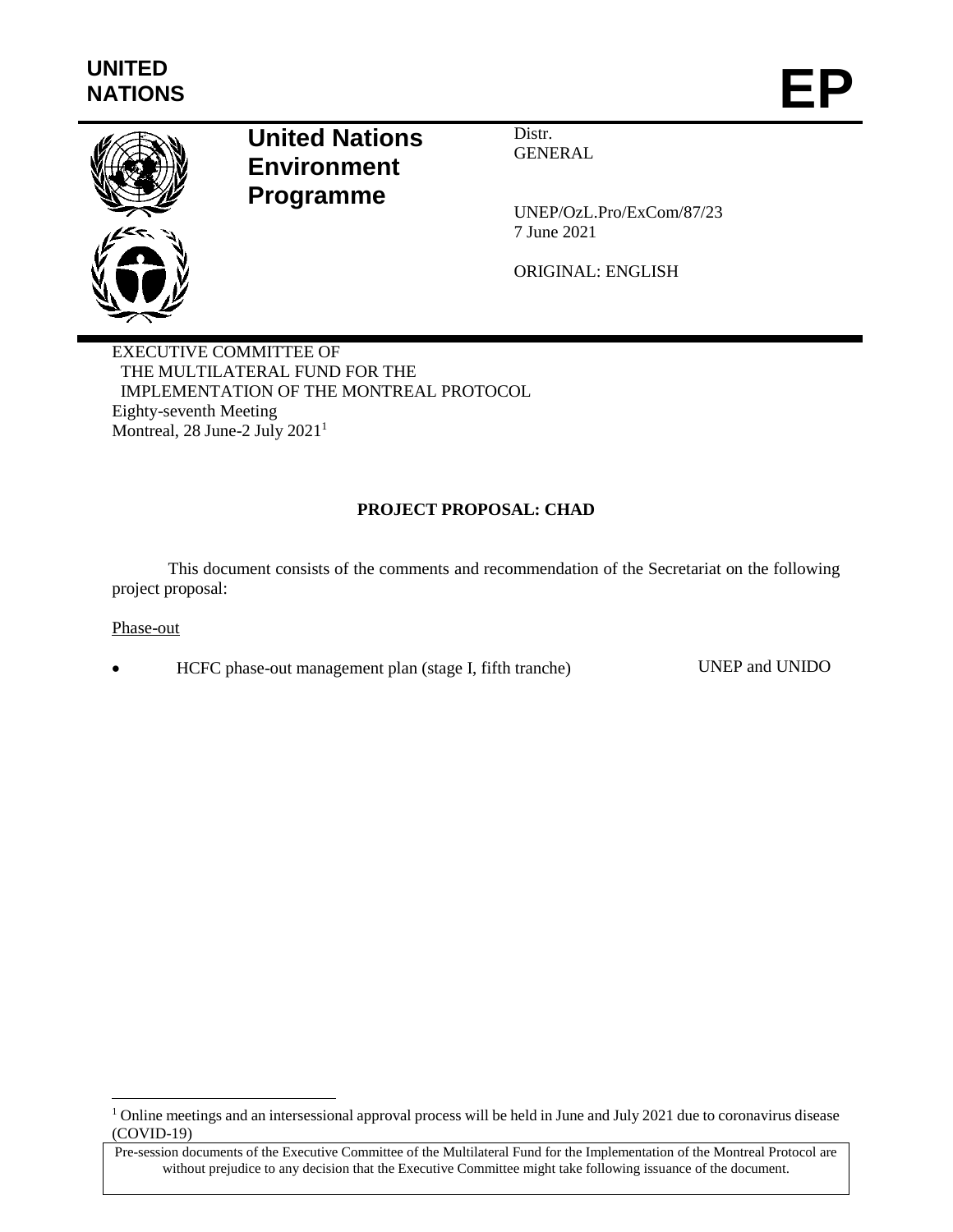# **PROJECT EVALUATION SHEET – MULTI-YEAR PROJECTS**

#### **Chad**

| (I) PROJECT TITLE<br>AGENCY   |                    | <b>MEETING APPROVED</b> | <b>CONTROL MEASURE</b> |  |  |
|-------------------------------|--------------------|-------------------------|------------------------|--|--|
| HCFC phase-out plan (Stage I) | UNEP (lead), UNIDO | 62 <sup>nd</sup>        | 35% by 2020            |  |  |

**(II) LATEST ARTICLE 7 DATA (Annex C Group I)** Year: 2019 10.20 (ODP tonnes)

| (III) LATEST COUNTRY PROGRAMME SECTORAL DATA (ODP tonnes) |         |      |                  |               |           |         |                  |            | <b>Year: 2020</b>           |
|-----------------------------------------------------------|---------|------|------------------|---------------|-----------|---------|------------------|------------|-----------------------------|
| Chemical                                                  | Aerosol | Foam | Fire<br>fighting | Refrigeration |           | Solvent | Process<br>agent | ∟ab<br>use | Total sector<br>consumption |
|                                                           |         |      |                  | Manufacturing | Servicing |         |                  |            |                             |
| HCFC-22                                                   |         |      |                  |               | 10.10     |         |                  |            | 10.10                       |

| (IV) CONSUMPTION DATA (ODP tonnes)                                                              |      |            |       |  |  |  |  |  |
|-------------------------------------------------------------------------------------------------|------|------------|-------|--|--|--|--|--|
| $2009 - 2010$ baseline:<br>16.10<br>16.10<br>Starting point for sustained aggregate reductions: |      |            |       |  |  |  |  |  |
| <b>CONSUMPTION ELIGIBLE FOR FUNDING (ODP tonnes)</b>                                            |      |            |       |  |  |  |  |  |
| Already approved:                                                                               | 5.63 | Remaining: | 10.47 |  |  |  |  |  |

| (V) BUSINESS PLAN |                            | 2021   | 2022 | 2023 | <b>Total</b> |
|-------------------|----------------------------|--------|------|------|--------------|
| UNEP              | ODS phase-out (ODP tonnes) | 0.65   |      |      | 0.65         |
|                   | Funding (US \$)            | 73.450 |      |      | 73,450       |

| (VI) PROJECT DATA                             |               | 2010-<br>2012                        | 2013     | 2014              | 2015              | 2016     | 2017     | 2018           | 2019     | 2020-<br>2021 | <b>Total</b> |         |
|-----------------------------------------------|---------------|--------------------------------------|----------|-------------------|-------------------|----------|----------|----------------|----------|---------------|--------------|---------|
|                                               |               | Montreal Protocol consumption limits | n/a      |                   | 16.10 16.10 14.49 |          | 14.49    | 14.49          | 14.49    | 14.49         | 10.47        | n/a     |
| Maximum allowable consumption<br>(ODP tonnes) |               | n/a                                  |          | 16.10 16.10 14.49 |                   | 14.49    | 14.49    | 14.49          | 14.49    | 10.47         | n/a          |         |
| Agreed                                        | <b>UNEP</b>   | Project costs                        | 100,000  | 70,000            | $\Omega$          | $\theta$ | 45,000   | $\Omega$       | 45,000   | $\Omega$      | 65,000       | 325,000 |
| funding<br>$(US \$                            |               | Support costs                        | 13,000   | 9,100             | $\Omega$          | $\theta$ | 5,850    | $\overline{0}$ | 5,850    | $\Omega$      | 8,450        | 42,250  |
| <b>UNIDO</b>                                  |               | Project costs                        | 135,000  | 0                 | $\Omega$          | $\theta$ | 100,000  | $\Omega$       | $\Omega$ | $\Omega$      | $\Omega$     | 235,000 |
|                                               |               | Support costs                        | 10,125   | $\Omega$          | $\Omega$          | $\theta$ | 7,500    | $\Omega$       |          | $\Omega$      | $\Omega$     | 17,625  |
| Funds approved by                             |               | Project costs                        | 235,000  | 70,000            | $\Omega$          | $\theta$ | 145,000  | $\Omega$       | 45,000   | 0             | $\theta$     | 495,000 |
| $ExCom$ (US $\$ )                             | Support costs | 23,125                               | 9,100    | $\Omega$          | $\theta$          | 13,350   | $\Omega$ | 5,850          | 0        | $\theta$      | 51,425       |         |
| Total funds requested<br>for approval at this | Project costs | $\theta$                             | $\Omega$ | $\Omega$          | $\theta$          |          | $\Omega$ | 0              | $\Omega$ | 65,000*       | 65,000       |         |
| meeting $(US \$                               |               | Support costs                        | $\theta$ | $\Omega$          | $\Omega$          | $\theta$ | 0        | $\Omega$       | 0        | $\Omega$      | 8,450*       | 8,450   |

\* The fifth tranche should have been submitted in 2020 instead of 2021.

| Secretariat's recommendation: | For blanket approval |
|-------------------------------|----------------------|
|                               |                      |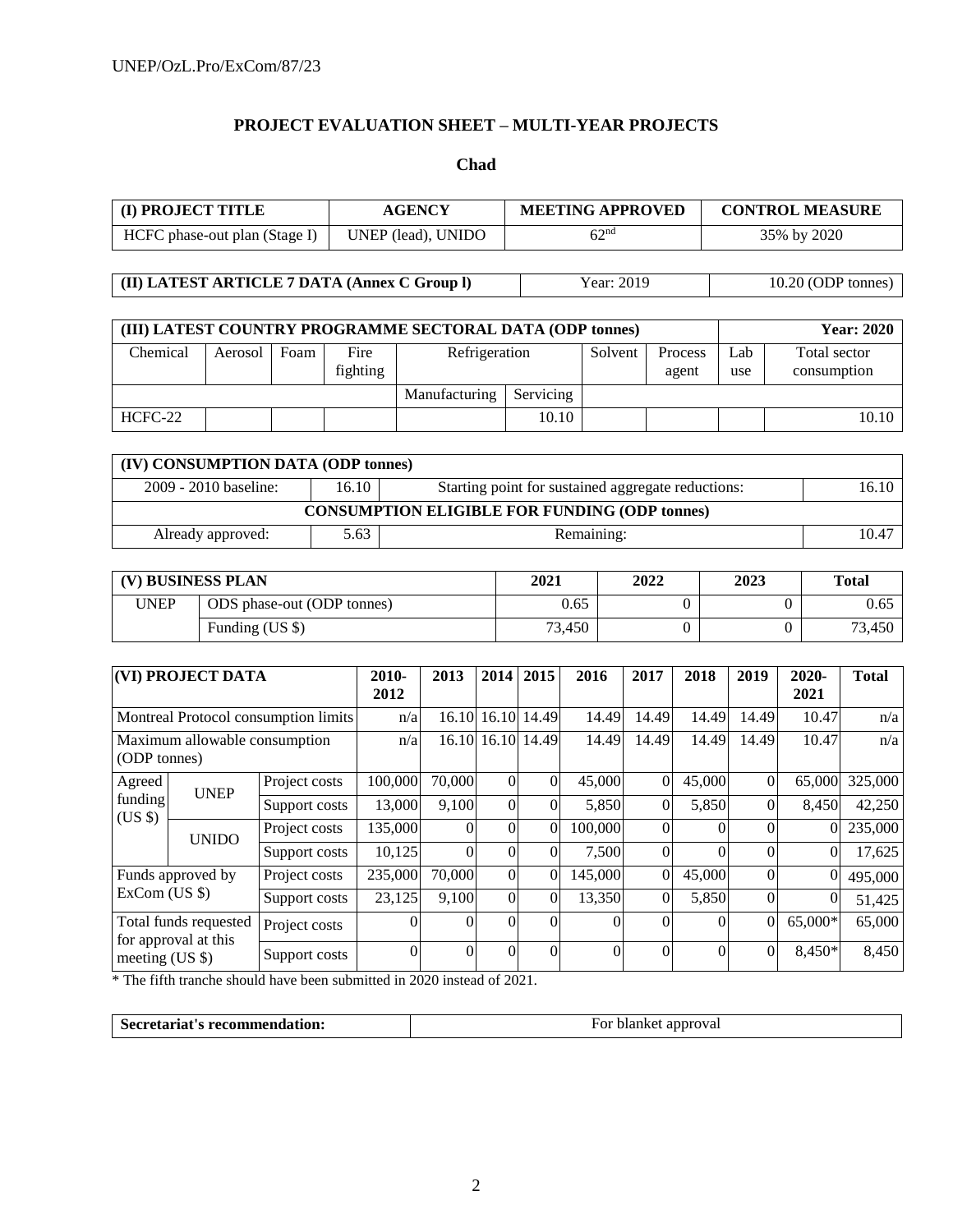# **PROJECT DESCRIPTION**

1. On behalf of the Government of Chad, UNEP as the lead implementing agency has submitted a request for funding for the fifth and final tranche of stage I of the HCFC phase-out management plan (HPMP), at the amount of US \$65,000, plus agency support costs of US \$8,450 for UNEP only.<sup>2</sup> The submission includes a progress report on the implementation of the fourth tranche and the tranche implementation plan for 2021 to 2022.

# Report on HCFC consumption

2. The Government of Chad reported under the country programme (CP) implementation report a consumption of 10.10 ODP tonnes of HCFC in 2020, which is 37 per cent below the HCFC baseline for compliance. The Article 7 data for 2020 has not been reported yet. The 2016-2020 HCFC consumption is shown in Table 1.

| <b>HCFC-22</b>     | 2016   | 2017   | 2018   | 2019   | $2020*$ | <b>Baseline</b> |
|--------------------|--------|--------|--------|--------|---------|-----------------|
| Metric tonnes (mt) | 255.70 | 216.60 | 188.72 | 185.45 | 184.20  | 292.70          |
| <b>ODP</b> tonnes  | 14.06  | 1.91   | 10.38  | 10.20  | 10.10   | 16.10           |
| $*CD$ dota         |        |        |        |        |         |                 |

#### **Table 1. HCFC consumption in Chad (2016-2020 Article 7 data)**

\*CP data.

3. The use of HCFC-22 in Chad is mainly for servicing and maintenance of refrigeration and air-conditioning (RAC) equipment. The decreasing trend is due to the activities implemented under the HPMP, including controls of HCFC and HCFC-based equipment imports, training technicians in good servicing practices and the introduction of alternative technologies in air-conditioning and commercial refrigeration applications, mainly HFCs, and ammonia on a smaller scale. The use of R-600a for domestic refrigeration units is slowly growing in the country.

#### *CP implementation report*

4. The Government of Chad reported HCFC sector consumption data under the 2019 CP implementation report that is consistent with the data reported under Article 7 of the Montreal Protocol.

#### Progress report on the implementation of the fourth tranche of the HPMP

#### *Legal framework*

 $\overline{a}$ 

5. Chad is implementing the sub-regional regulation of the Commission de la Communauté Economique et Monétaire de l'Afrique Centrale, which regulates the management of controlled substances, including HCFC-based equipment, through a system of prior import authorization.

6. In 2019-2020, 168 customs officers and other enforcement officers were trained to identify and control HCFCs and HCFC-based equipment and to monitor the licensing and quota system. Information and awareness campaigns have reached 28 importing traders and 75 end-users. The already trained customs trainers conducted this training. Furthermore, a module on ODS was introduced into the curriculum of the customs training school.

7. The Government of Chad confirmed that the ODS regulation banning the import of already phased-out controlled substances is in force and that the Customs Department continues to monitor all controlled ODS. No attempts of illegal trade of phased-out ODS have been identified and the Government

<sup>&</sup>lt;sup>2</sup> As per the letter of 29 March 2021 from the Ministry of Environment and Fisheries to the Multilateral Fund Secretariat.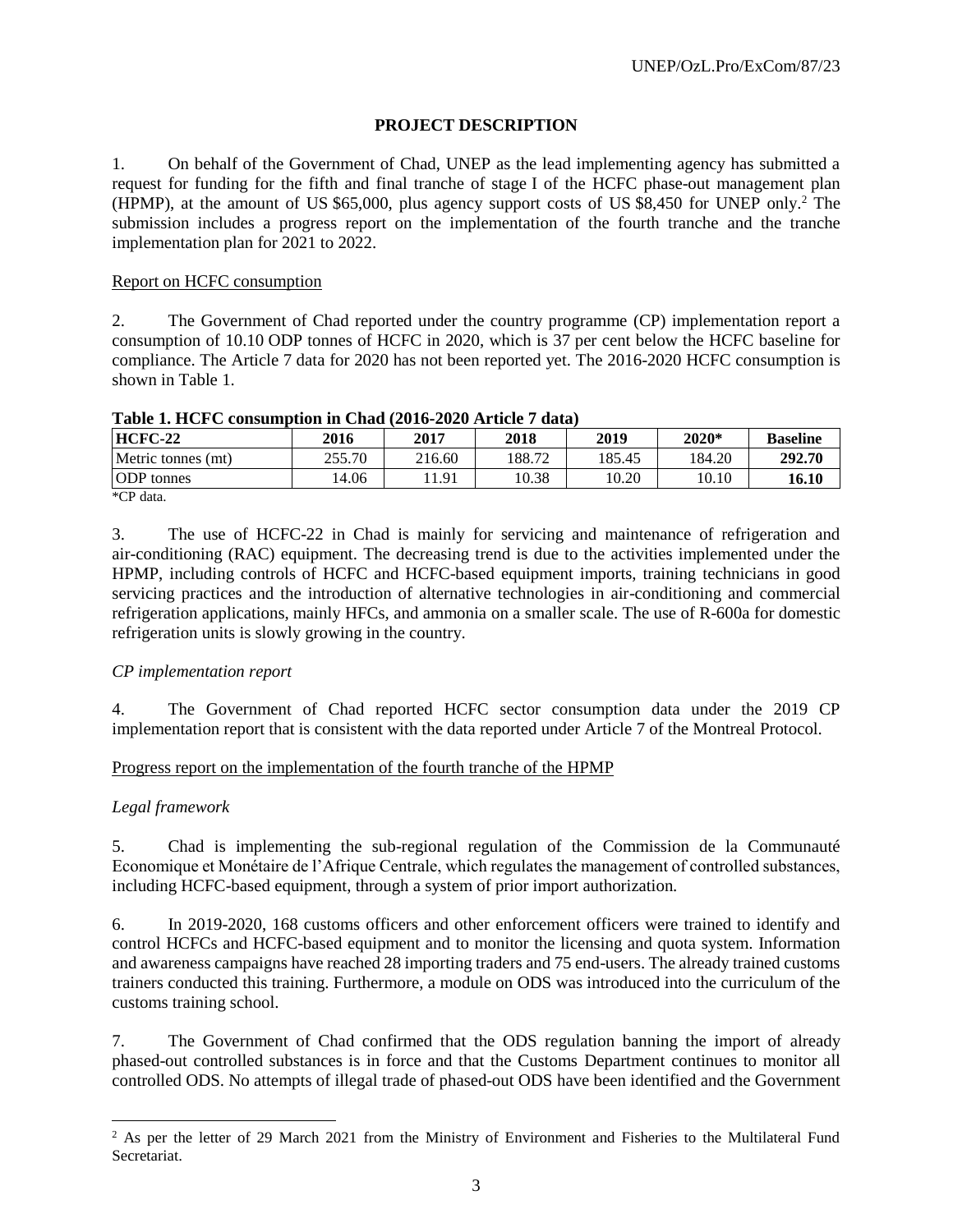is not aware of any use or any stockpiles of phased-out ODS in the country.

# *Verification report*

8. In accordance with the approval conditions for the fourth tranche, UNEP submitted a comprehensive report on measures taken by the country since 2018 to address the recommendations from the verification report. UNEP confirmed that most of the recommendations were implemented, including: the development of training modules for refrigeration technicians on the use of HCFC alternatives; provision of additional refrigerant identifiers to cover the national territory; organization of information and awareness campaigns on cautions, and the inclusion in the ODS legislation of provisions, for the safe use of flammable and toxic refrigerants; and coordination with the Government through the UNEP Compliance Assistance Programme (CAP) to address controls on the import of ODS-based equipment and to prevent the illegal trafficking of ODS. An online tool for sharing information on import quotas for HCFCs will be completed in December 2022.

# *Refrigeration servicing sector*

8. Eight workshops on good servicing practices, HCFC alternatives, safe handling of hydrocarbons and servicing of HCFC air-conditioning equipment were carried out for 226 RAC servicing technicians in 2019-2020.

9. Awareness and outreach activities were conducted, including mass-media interviews, press releases in newspapers, stakeholder meetings, and informative brochures on HCFC alternative substances including the risks of flammable and toxic refrigerants.

# *Project implementation and monitoring*

10. The national ozone unit (NOU) monitors the implementation of activities. Two consultants (one refrigeration expert and one customs expert) have been employed to assist with day**-**to**-**day monitoring and data collection (US \$3,000 for consultants and US \$2,000 for monitoring-related travel).

#### Level of fund disbursement

11. As of March 2021, of the US \$495,000 approved so far, US \$489,542 had been disbursed (US \$255,000 for UNEP and US \$234,542 for UNIDO), and US \$5,458 had been returned (US \$5,000 by UNEP and US \$458 by UNIDO), as shown in Table 2.

#### **Table 2. Financial report of stage I of the HPMP for Chad (US \$)**

| <b>Tranche</b> |                  | 0<br><b>UNEP</b> | <b>UNIDO</b> | <b>Total</b> | Disbursement rate $(\% )$ |
|----------------|------------------|------------------|--------------|--------------|---------------------------|
| $First*$       | Approved         | 100,000          | 135,000      | 235,000      | 100                       |
|                | Disbursed        | 95,000           | 134,542      | 229,542      |                           |
| Second         | Approved         | 70,000           | $^{(1)}$     | 70,000       | 100                       |
|                | Disbursed        | 70,000           | 0            | 70,000       |                           |
| Third          | Approved         | 45,000           | 100,000      | 145,000      | 100                       |
|                | Disbursed        | 45,000           | 100,000      | 145,000      |                           |
| Fourth         | Approved         | 45,000           | $^{(1)}$     | 45,000       | 100                       |
|                | Disbursed        | 45,000           | 0            | 45,000       |                           |
| <b>Total</b>   | Approved         | 260,000          | 235,000      | 495,000      | 100                       |
|                | <b>Disbursed</b> | 255,000          | 234,542      | 489,542      |                           |

\* The first tranche was reported as being operationally and financially completed. US \$5,000, plus agency support costs for UNEP, and US \$458, plus project support costs for UNIDO, was returned to the 73<sup>rd</sup> and 79<sup>th</sup> meetings, respectively.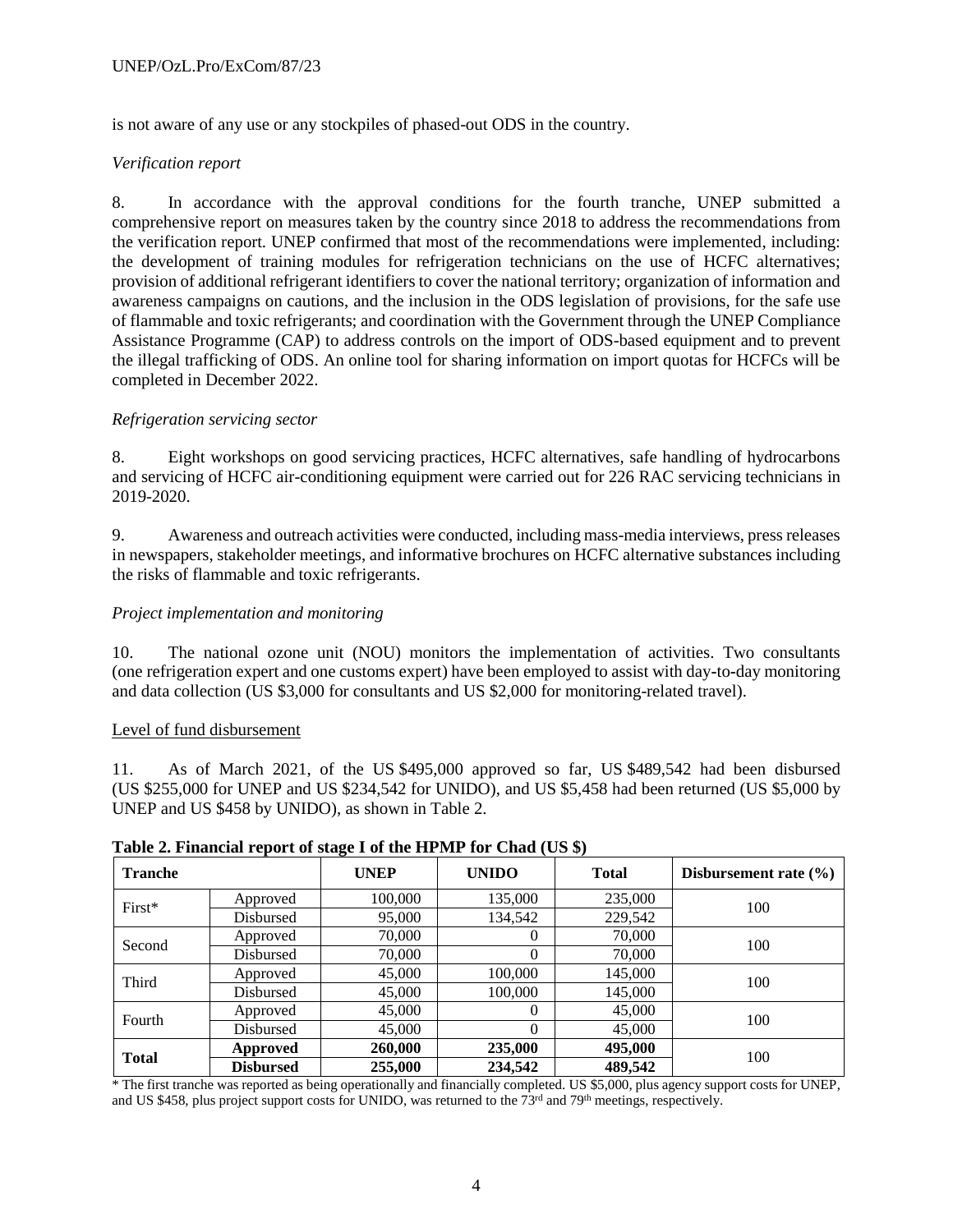# Implementation plan for the fifth and final tranche of the HPMP

- 12. The following activities will be implemented between July 2021 and December 2022:
	- (a) Completing the development of the online tool for sharing information on import quotas for HCFCs, and holding six workshops for 250 customs officers on the control and identification of HCFCs and HCFC-based equipment and illegal trade of controlled substances (UNEP) (US \$30,000);
	- (b) Upgrading the training manuals, organizing six workshops to train 240 refrigeration technicians in good practices in refrigeration, HCFC alternatives, the safe handling of hydrocarbons and servicing HCFC air-conditioning equipment (UNEP) (US \$30,000); and
	- (c) Recruiting national consultants to assist in monitoring the effective implementation of all HPMP activities and in collecting accurate data (UNEP) (US \$5,000).

# **SECRETARIAT'S COMMENTS AND RECOMMENDATION**

# **COMMENTS**

#### Progress report on the implementation of the fourth tranche of the HPMP

# *Legal framework*

13. The Government of Chad has already issued HCFC import quotas for 2021 at 9.075 ODP tonnes, which is lower than the Montreal Protocol control target.

#### *Verification report*

14. UNEP reported that the online tool for sharing information between the Customs Department and the NOU on the use of import quotas for HCFCs has not yet been completed because of major changes in the Government. Despite this, the NOU has managed to work closely with the Trade and Customs Service to monitor the issuance and use of quotas for HCFC imports.

15. UNEP explained that codes or standards for the safe handling of refrigerants and for the installation of RAC equipment based on low-GWP refrigerants have not yet been put in place, although the legal framework for managing toxic and flammable refrigerants is now included in the ODS law. UNEP also noted that such codes and standards should be considered during stage II of the HPMP for Chad, as it is expected that equipment based on these refrigerants will gradually be available in the country.

#### *Refrigeration servicing sector*

16. UNEP reported that developing a certification scheme required technical expertise which is not yet available in the country, and that the fifth-tranche funds would be used to continue the training of RAC servicing technicians. The Government is taking all necessary steps to facilitate the establishment of a certification system during stage II of the HPMP. UNEP, through its CAP, will provide technical support and facilitate discussions on certification models among countries in the region.

17. With regard to HCFC consumption in 2020, which was only slightly below the allowable consumption, UNEP indicated that with the strict implementation of the licensing and quota system coupled with training activities, the country would be able to achieve its phase-out targets. In addition, a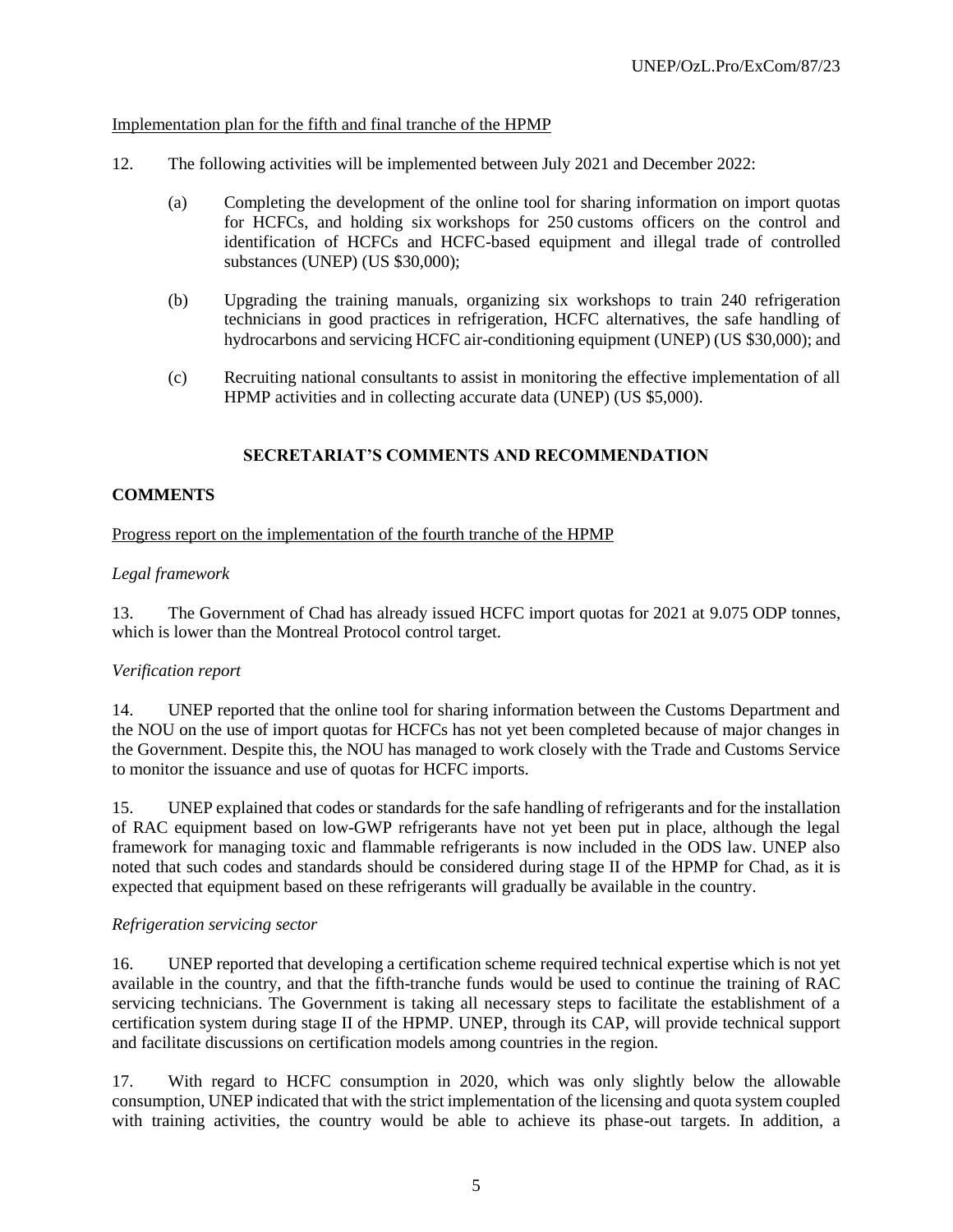comprehensive strategy to meet the 2025 target will be developed in the preparation of stage II of the HPMP.

#### Completion of stage I

18. The completion date for stage I of the HPMP is 31 December 2021. However, the constraints imposed by the COVID-19 pandemic prevented the submission of the last tranche request in 2020. UNEP informed that organizing virtual workshops has posed challenges because of low internet speed in the country. Although holding in-person meetings is still difficult, workshops with a limited number of participants respecting social distancing measures have now been authorized by the Government. Accordingly, the Government of Chad is requesting an extension of the completion date of stage I to 31 December 2022. The Secretariat supports this extension on the understanding that no further extensions will be requested, and notes the efforts by the Government, UNEP and UNIDO to continue implementing activities under the HPMP notwithstanding the challenges brought about by the COVID-19 pandemic. Stage II of the HPMP will be submitted by the  $90<sup>th</sup>$  meeting.

#### Gender policy implementation<sup>3</sup>

19. The NOU will inform the main stakeholders of the Multilateral Fund's gender policy to encourage female participation in all aspects of HPMP implementation. Furthermore, the NOU will discuss with relevant stakeholders to promote gender balance and encourage women to become RAC technicians, and the NOU will collect gender-disaggregated data specifically on the training courses.

#### Sustainability of the HCFC phase-out

20. To ensure the long-term sustainability of the technician training programme, the refrigeration training centres will include an ozone module in their curriculum by the end of the fifth tranche, and a certification scheme of refrigeration technicians will be introduced during stage II of the HPMP. In the meantime, training centres will continue training technicians in good and safe servicing practices for RAC equipment, providing advice on technology issues, and lending equipment to technicians for proper on-site maintenance. The training and capacity building of customs and enforcement officers is an ongoing activity, being implemented in cooperation with the customs authorities. These activities, in combination with the application of the HCFC quota system, will contribute to the sustainable phase-out of HCFCs.

#### Conclusion

 $\overline{a}$ 

21. The country is in compliance with the Montreal Protocol targets and its 2020 consumption was 37 per cent below the HCFC baseline. Although the COVID-19 pandemic has delayed the submission of the fifth tranche, progress has been made in the implementation of the previous tranche, including training of customs and other enforcement officers and refrigeration technicians, both exceeding the targets set for the tranche. The overall disbursement rate for stage I has also reached 100 percent. UNEP and UNIDO supported the Government of Chad in implementing the recommendations of the verification report. The approval of the fifth tranche and the extension of stage I of the HPMP will allow continued implementation of the HPMP and compliance of the country with its targets under the Montreal Protocol.

<sup>&</sup>lt;sup>3</sup> Decision 84/92(d) requested bilateral and implementing agencies to apply the operational policy on gender mainstreaming throughout the project cycle.